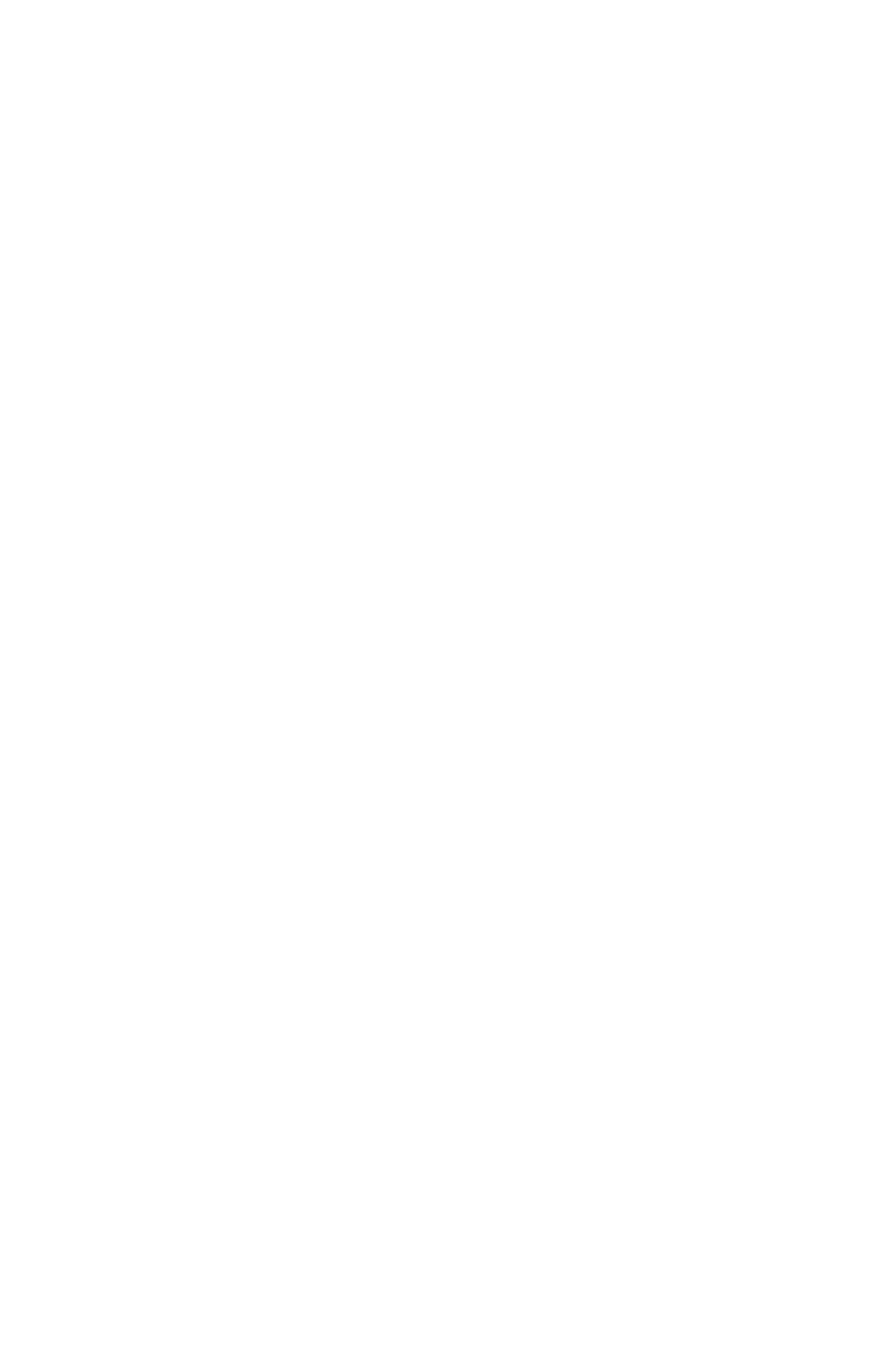Marco Fontana • Sophie Frisch • Sarah Glaz Editors

## Commutative Algebra

Recent Advances in Commutative Rings, Integer-Valued Polynomials, and Polynomial Functions

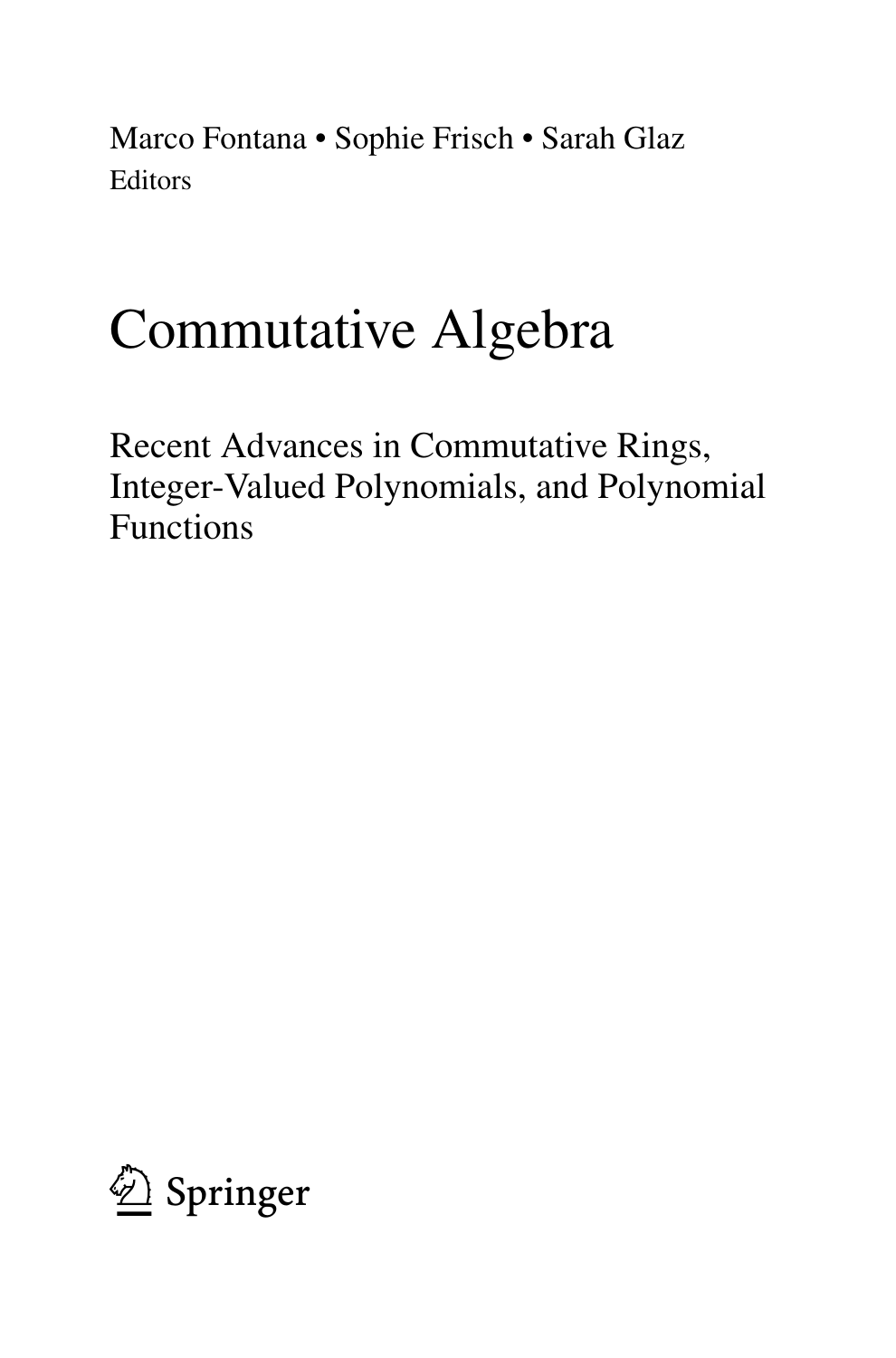*Editors* Marco Fontana Dipartimento di Matematica Università degli Studi Roma Tre Roma, Italy

Sarah Glaz Department of Mathematics University of Connecticut Storrs, CT, USA

Sophie Frisch Mathematics Department Graz University of Technology Graz, Austria

ISBN 978-1-4939-0924-7 ISBN 978-1-4939-0925-4 (eBook) DOI 10.1007/978-1-4939-0925-4 Springer New York Heidelberg Dordrecht London

Library of Congress Control Number: 2014943239

Mathematics Subject Classification (2010): 13-06, 13Axx, 13Bxx, 13Cxx, 13Dxx, 13Exx, 13Fxx, 13Gxx, 13Hxx, 13Jxx

## © Springer Science+Business Media New York 2014

This work is subject to copyright. All rights are reserved by the Publisher, whether the whole or part of the material is concerned, specifically the rights of translation, reprinting, reuse of illustrations, recitation, broadcasting, reproduction on microfilms or in any other physical way, and transmission or information storage and retrieval, electronic adaptation, computer software, or by similar or dissimilar methodology now known or hereafter developed. Exempted from this legal reservation are brief excerpts in connection with reviews or scholarly analysis or material supplied specifically for the purpose of being entered and executed on a computer system, for exclusive use by the purchaser of the work. Duplication of this publication or parts thereof is permitted only under the provisions of the Copyright Law of the Publisher's location, in its current version, and permission for use must always be obtained from Springer. Permissions for use may be obtained through RightsLink at the Copyright Clearance Center. Violations are liable to prosecution under the respective Copyright Law.

The use of general descriptive names, registered names, trademarks, service marks, etc. in this publication does not imply, even in the absence of a specific statement, that such names are exempt from the relevant protective laws and regulations and therefore free for general use.

While the advice and information in this book are believed to be true and accurate at the date of publication, neither the authors nor the editors nor the publisher can accept any legal responsibility for any errors or omissions that may be made. The publisher makes no warranty, express or implied, with respect to the material contained herein.

Printed on acid-free paper

Springer is part of Springer Science+Business Media [\(www.springer.com\)](www.springer.com)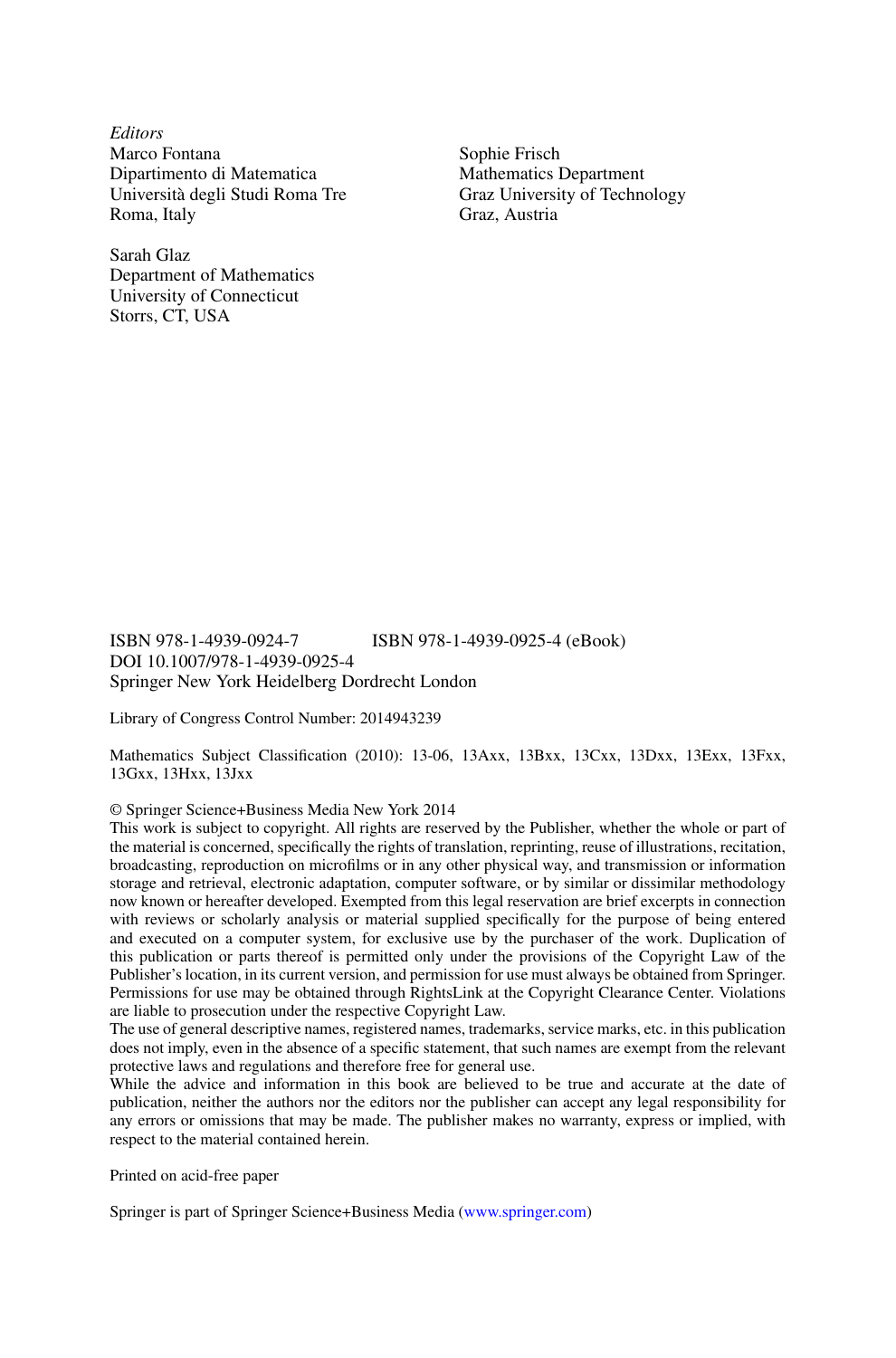## **Preface**

This volume is mainly the outcome of a series of mini-courses and a conference on *Commutative rings, integer-valued polynomials and polynomial functions* at Technische Universität Graz, Austria, December 16–18 (mini-courses) and December 19–22 (conference), 2012. It also contains a small collection of invited articles by some of the leading experts in the area, carefully selected for the impact of their research on the major themes of the conference.

The aim of this meeting was to present recent progress in the area of commutative algebra, with primary emphasis on commutative ring theory and integer-valued polynomials along with connections to algebraic number theory, algebraic geometry and homological algebra. The wide range of topics is reflected in the table of contents of this volume. Some of the invited speakers who gave mini-courses have supplied surveys of the state of the art in newly emerging subfields.

At the conference, we had the good fortune to see that our field attracts excellent young mathematicians (who submitted good work, both individually and in collaboration with the old guard) and the not so good fortune to see that none of the young researchers have permanent jobs. May the first trend remain in full force and the second one be remedied in the near future!

Among the people and organizations who helped to make the conference and this volume of proceedings possible, our special thanks go to the departmental secretary Hermine Panzenböck and the doctoral student Roswitha Rissner, who, between the two of them, shared all the hard work of organizing, from designing the conference poster and implementing the website to applications for subsidies and the painstaking work of bookkeeping and balancing the accounts. Without their efforts, the conference would not have taken place and this volume would not have seen the light of day.

We thank the sponsors of the conference: the province of Styria, whose subsidy allowed us to sponsor the travel expenses of some graduate students and conference participants from low-income countries, and the faculty of mathematics and physics of Technische Universität Graz and the joint graduate school of natural sciences "NAWI Graz" of Technische Universität Graz and Karl-Franzens Universität Graz,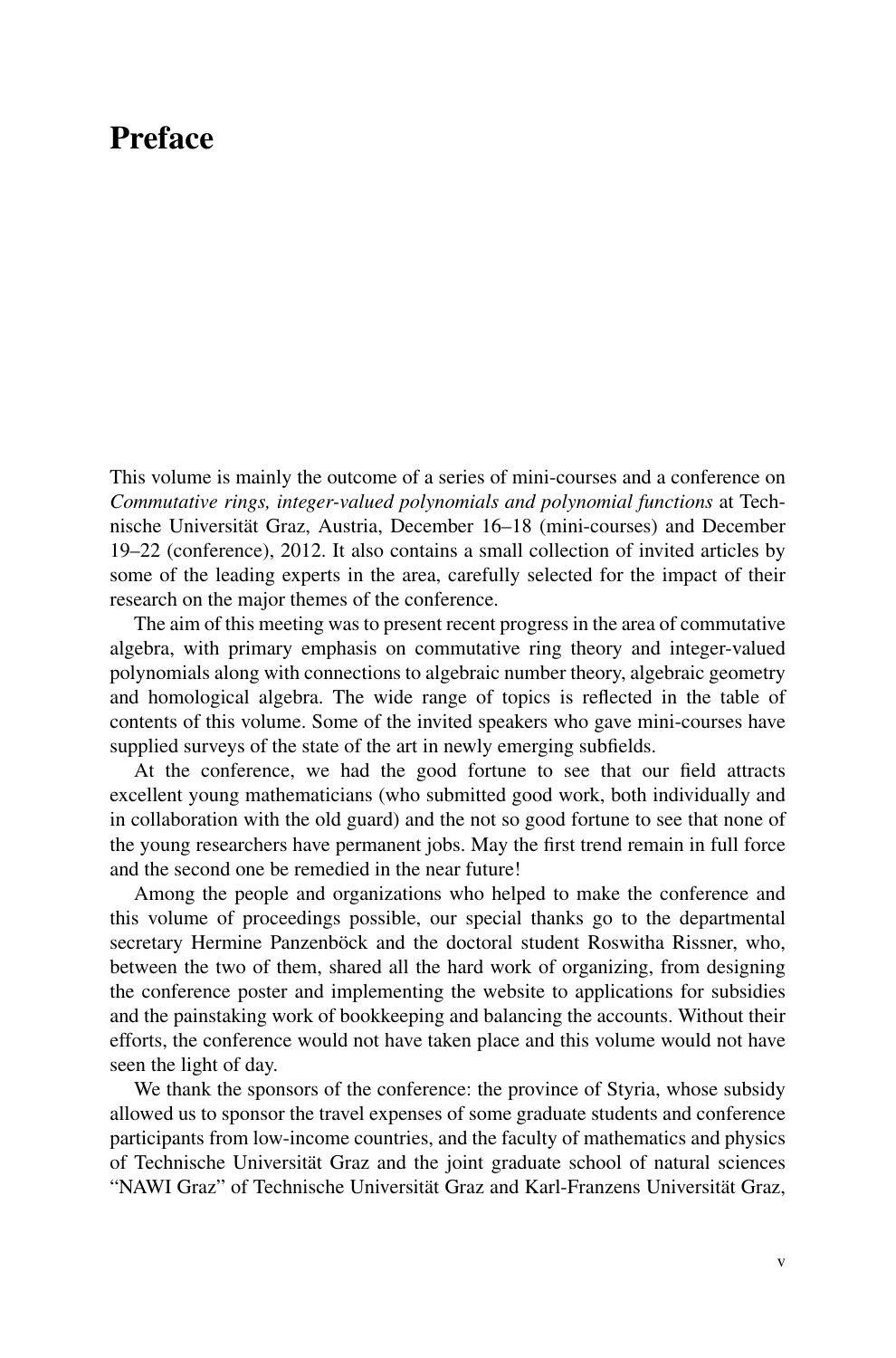who together paid the travel expenses of all the invited speakers. Last, but not least, we thank the editorial staff of Springer, in particular Elizabeth Loew, for their cooperation, hard work and assistance with the present volume.

Rome, Italy Marco Fontana<br>
Graz, Austria (Graz, Austria (Graz, Austria (Graz, Austria (Graz) Storrs, Connecticut, USA December 2013

Sophie Frisch<br>Sarah Glaz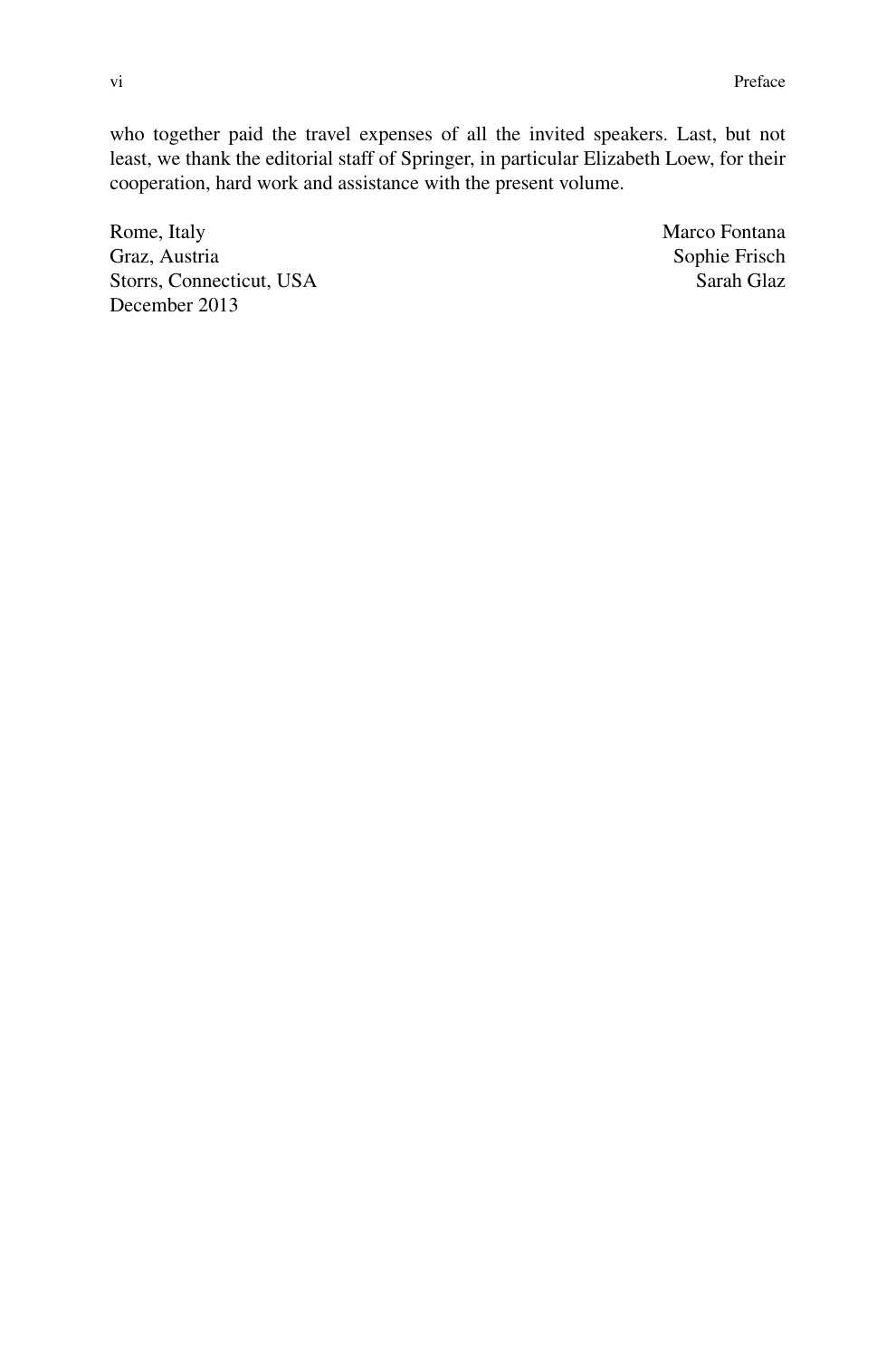## **Contents**

| Khalid Adarbeh and Salah-Eddine Kabbaj                                                                                           |     |
|----------------------------------------------------------------------------------------------------------------------------------|-----|
| Daniel D. Anderson                                                                                                               | 25  |
| On the Total Graph of a Ring and Its Related Graphs: A Survey<br>Ayman Badawi                                                    | 39  |
| Prime Ideals in Polynomial and Power Series Rings over<br>Ela Celikbas, Christina Eubanks-Turner, and Sylvia Wiegand             | 55  |
| Integer-Valued Polynomials: Looking for Regular Bases (A Survey)<br>Jean-Luc Chabert                                             | 83  |
| Ivan Chajda and Günther Eigenthaler                                                                                              |     |
| On a New Class of Integral Domains with the Portable Property<br>David E. Dobbs, Gabriel Picavet, and Martine Picavet-L'Hermitte | 119 |
| <b>Jesse Elliott</b>                                                                                                             |     |
| <b>Some Closure Operations in Zariski-Riemann Spaces</b><br>Carmelo Antonio Finocchiaro, Marco Fontana, and K. Alan Loper        |     |
| Stefania Gabelli                                                                                                                 | 175 |
| The Development of Non-Noetherian Grade and Its Applications  195<br>Livia Hummel                                                |     |